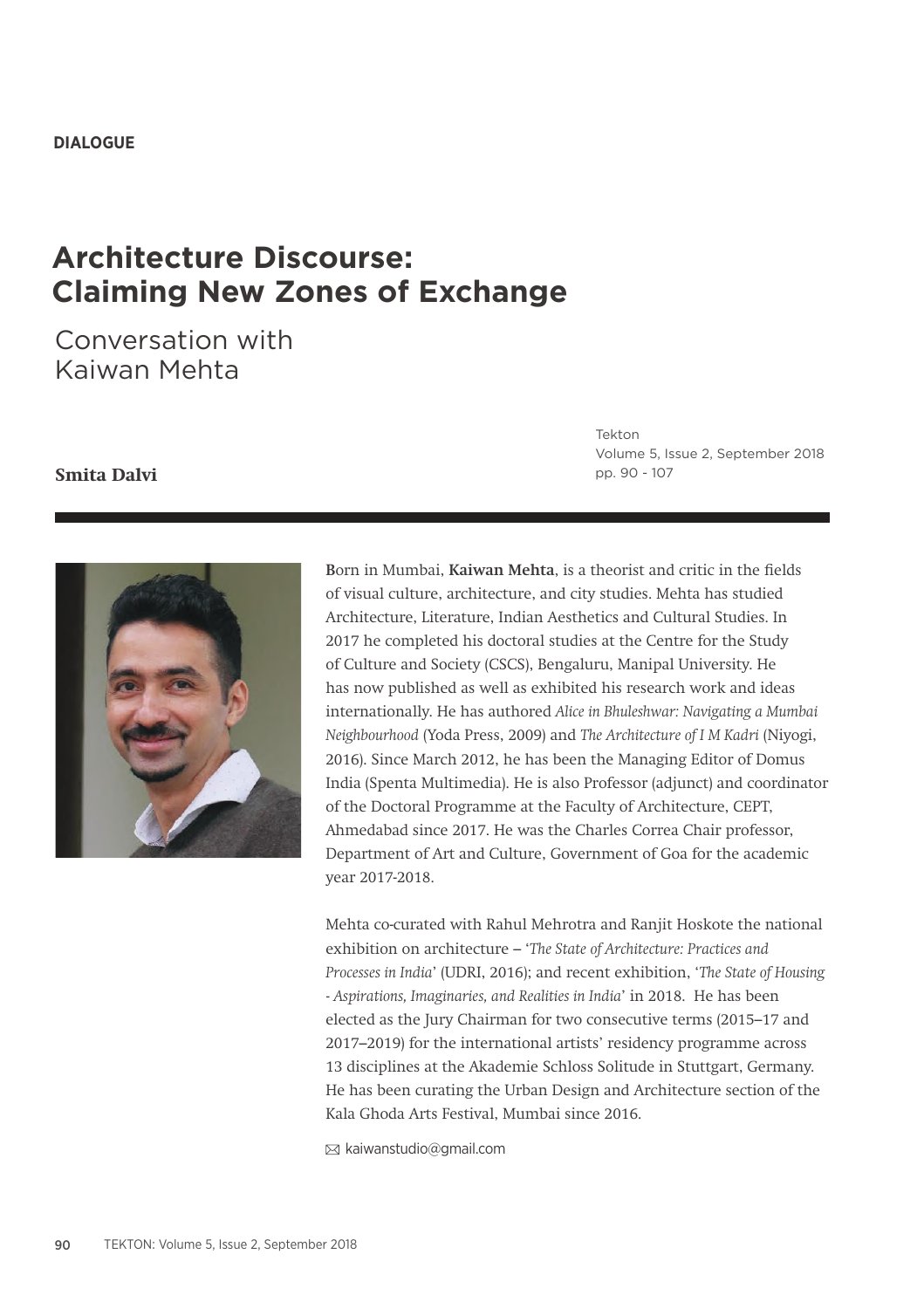$K_{\text{In his} }$  innings as the editor of Architecture: Time, Space and People, he encouraged me (any many many others likewise) to write. I realized as a teacher and a quasi-researcher at that time the importance of writing and the sheer hard work it demands. Kaiwan is one of the rare architects I know who have consistently and productively engaged with history and theory of architecture vide his multi-faceted education, pedagogical practices and his role as a public intellectual shaping a certain discourse in several exciting ways.

In this conversation, I provoke him to reflect on many of his pursuits to draw out the thought processes as well as speculate on the very nature of our discipline we call architecture. He graciously delves at length on each aspect of his practice, shares memories, lays bare rationale, voices opinions – which demand attention regardless of whether one agrees or not. This is a rich offering for anyone interested in alternate ways of engaging with architecture.

## **DALVI**

What are your views on practicing architecture as a discipline today considering that you have engaged with it in multiple ways - as a teacher, researcher, curator and editor?

## **MEHTA**

It is a difficult question to begin this interview with, especially since the role of the architect is seriously under question today. The architect is not perceived within a wider perspective of culture and social imagination, but is seen largely as a lifestyle-designer or a handmaiden to client and real-estate demands. In this context to recover the role of the architect, not only within a socio-cultural perspective, but also within the fraternity and profession has become an important task today. In that sense to be a teacher, editor, critic, curator – you hold the mirror to the profession and the architect. The architect in India is a lost soul in a floating world – her/his recovery is very important.

A discipline is shaped when other jobs and actions within the arena of architecture begin to reflect and produce a discursive space for the practice and the profession; these other jobs demand their own education and training, as well as protocols of practice. So as much

as spaces of education, spaces of research and journalism, spaces of institutions of public display are opening up and shaping the arena – the very nascent stage of this discursive arena in India is creating its own problems. Well, it is also not that critics, educators, commentators on architecture were missing in the past. No, they were there, but we have never been able to collate and understand that space and its history, we always saw it as sporadic and very much based on individual acumen and temperament. The disciplinary arena of conversation and critical reflection has not been given its due recognition, and that is necessary for a healthy and productive arena.

Since some of us have taken up these roles – as educators, critics, researchers, curators, as full-time jobs and not something we do besides keeping our hands wet in practice otherwise – it is actually opening up the professional arena of the discipline. The architect cannot write or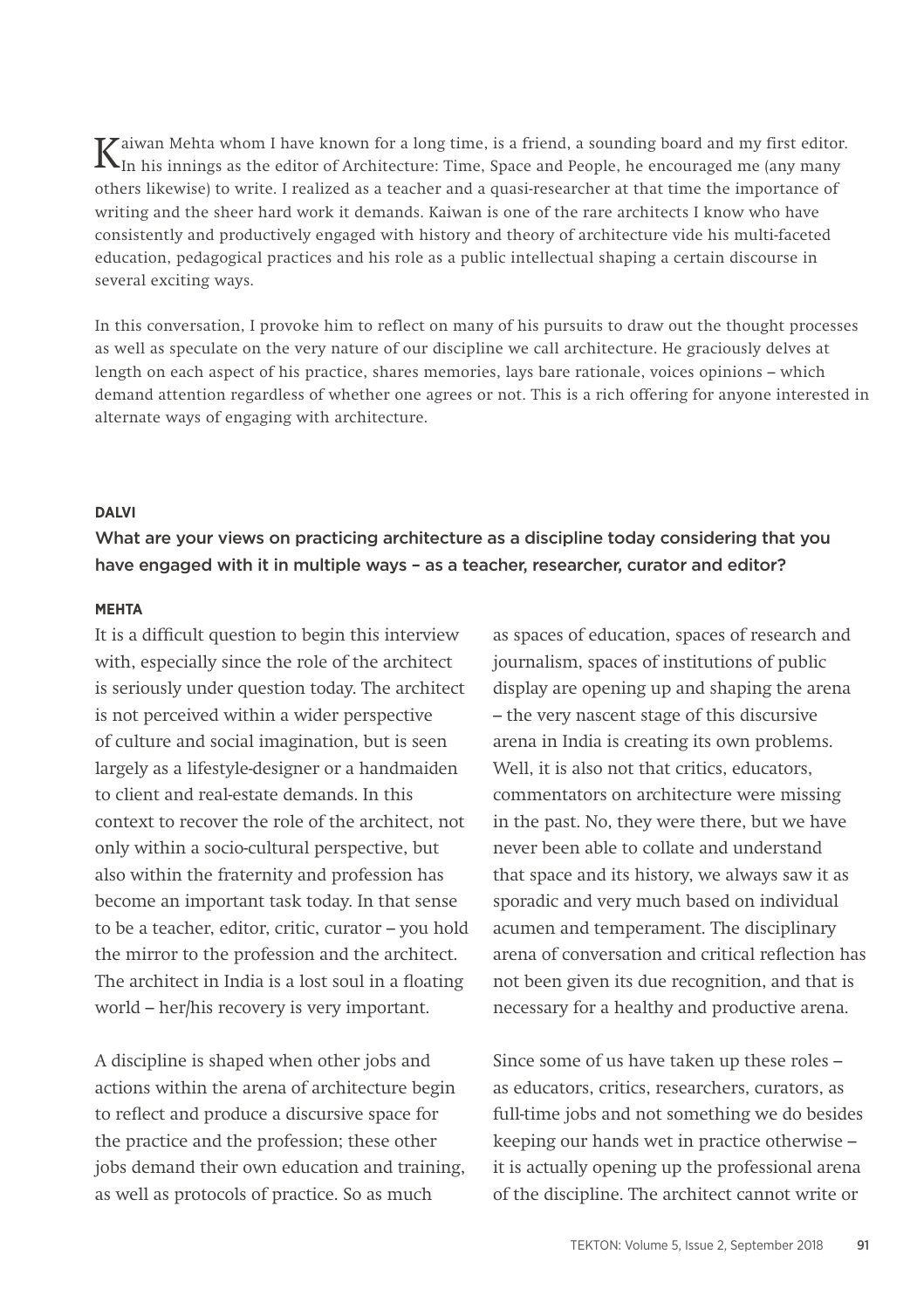do research as a hobby, or a flash of interest, or out of generosity towards the profession and colleagues; the various roles and jobs that make up the discursive discipline have to be acknowledged in their own right. It has indeed been a task sometimes to justify that what you do is unique to the act of making buildings, and has its own history and discourse and it is not something that one can dip in either over a weekend or when you have fewer projects in office, or at best when you have made money and feel like 'giving back to society or fraternity'. Disciplinary arenas cannot be born out of generosities, whims, or fancies, neither can they be simply produced for the sake of provocations, they are produced because you know and understand the field of your practice and you struggle to trace and retrace its needs, and build very carefully on reflections and criticisms.

We really need architects to focus and investigate the depth and expanse of their work - and they should do this, by actually engaging with work – the act and task of shaping environments and making buildings. The architect has to investigate her/his role through the act of being an architect (and not the critic or researcher of architecture). At the same time acknowledge that research or criticism, or curation or teaching are fullfledged jobs in their own right that demand their own education and practice.

Education and journalism are spaces where the scattered history and learning, as well as new experiments in the shaping of this discipline and field can be collected, can be shaped, while research and theory will help us break new ground and establish new zones of exchange, and development of the field – the field of architecture, including beyond the arena of a discipline. Research and criticism, either in journals and magazines or in education and exhibitions, will have to be developed as structured spaces of thinking, while the practice of architecture will have to shape new ground through the acts of practice.

#### **DALVI**

I agree whole-heartedly with you that teaching, research and other discursive acts are full-fledged practices. But why should we dismiss across the practice forays in this arena – assuming a basic level of seriousness and rigour on part of those who may engage whether full-time or as mixed practices. Surely, we are not dealing with an either-or situation here?

#### **MEHTA**

Well, I rarely think in the either/or mode, and in this case I am speaking like this more to emphasise the point and be more purposefully provocative. My concern is when a practicing architect assumes her/his practice to automatically be the sufficient ground to think,

act, and behave like a researcher or a theorist. Let us take two examples here, two people I admire and respect precisely for the way they manage dual or multiple roles – Rahul Mehrotra and Mustansir Dalvi. Mehrotra is a practicing architect making buildings, also a full-fledged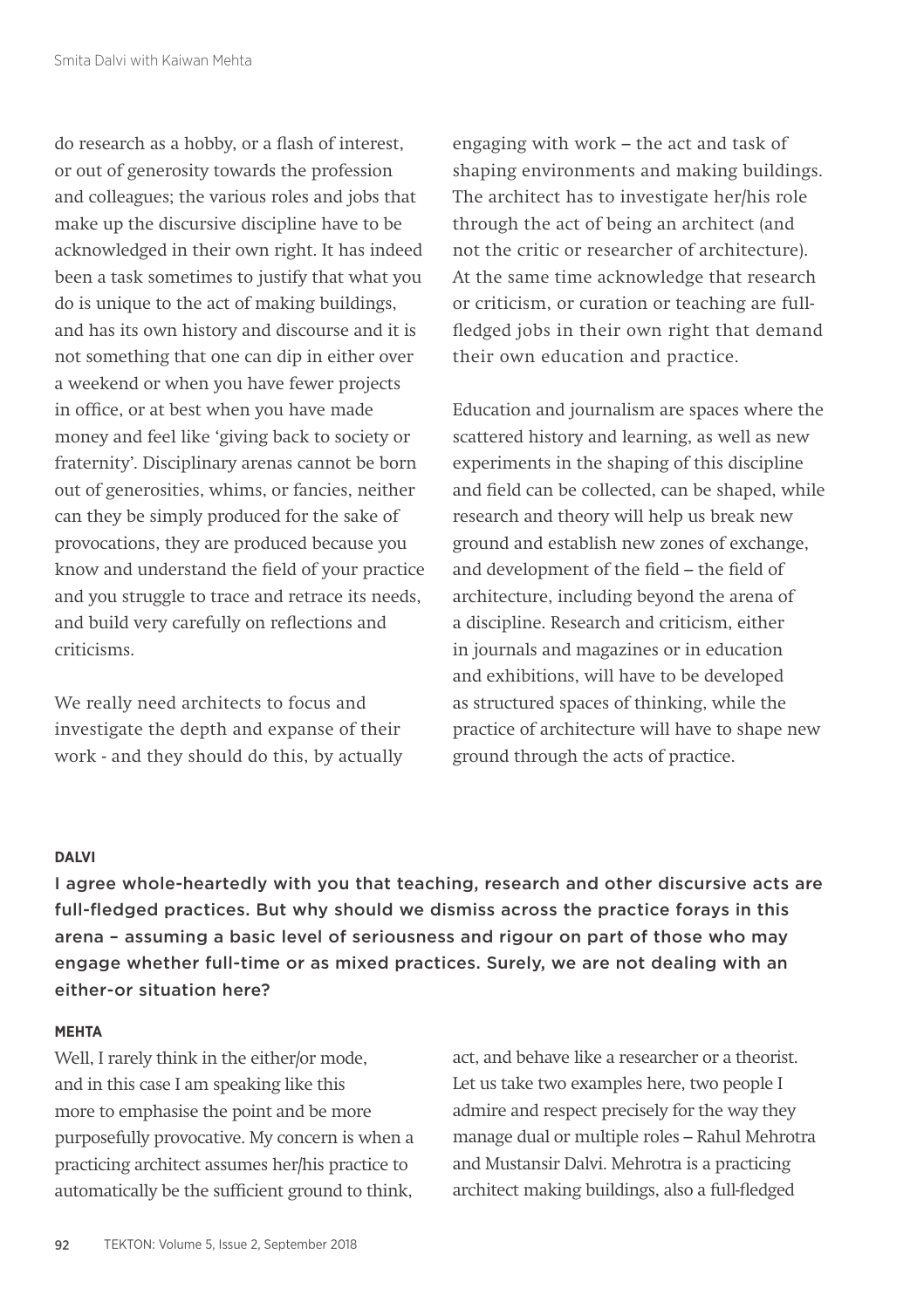academic teaching and setting up courses, as well as a prolific researcher and writer – now his practice is neither the automatic ground nor the obvious position from which he assumes his other avatars; neither he assumes his experience in the world as an architect – sufficient ground to research, write, and teach. He only recently, in a lecture in Mumbai, and more elaborately in an exhibition on his works at GSD Harvard does he draw connections between his different avatars; these parallel lives are no doubt connected and simultaneous, but each one is developed and nurtured as if a life and job in its own right. Similiarly, Dalvi who works as an architecture historian, a researcher and an academic as well as a poet and translator – does not take for granted that his training and work as an architecture historian and researcher qualifies him to write poetry, or be a curator, and so on… he has again

nurtured and invested life as a poet and translator and operates beautifully in two avatars, both simultaneous, yet individual, yet connected also I assume! You do not become a cultural organizer, curator, researcher overnight! Some architects claiming to do research are actually not doing research – they are doing some collating of ideas and data, and some utilitarian analysis from it, often related to a project; if at times they are researching on a subject, they have not yet done what we in research language would call – literature review, nor have they developed a study of history and debates on the subject. Common sense is not knowledge! It is only a partial experience of the world around us; and so is practice an important contributor and player in knowledge production, but cannot be the route/ root to all of the knowledge in the field.

#### **DALVI**

You co-curated two major exhibitions on Indian architecture – '*The State of Architecture-Practices and Processes in India*' and '*The State of Housing in India*'. Looking back, how do you assess they changed the discourse on architecture in India?

#### **MEHTA**

The '*State of Architecture*' or the SOA exhibition is the only survey and review exhibition in the field of design and built environment in contemporary India and the post-liberalised economy. From the responses we received from architects – it was clear they all felt a certain ownership of that exhibition and felt it did shake up the profession. SOA gave a lens to view contemporary practice – without any usual laments, without any large claims, without any claims to angst, without playing around with some broad abstractions of theory – it presented a documentation, and

the neutrality of poise and posture adopted as the curatorial standpoint actually became the lens. It did not take colonial history or orientalist binaries as its framework, but it worked with the idea of a modern nation shaping its destiny and struggling through time – without employing either the usual idealist tone of a new or consolidated nation, or using the tone of consistent disrepair with the current state of affairs. These were some key aspects that we can say, made SOA refreshing as well as important. Prof. Srivathsan in a larger thematic essay on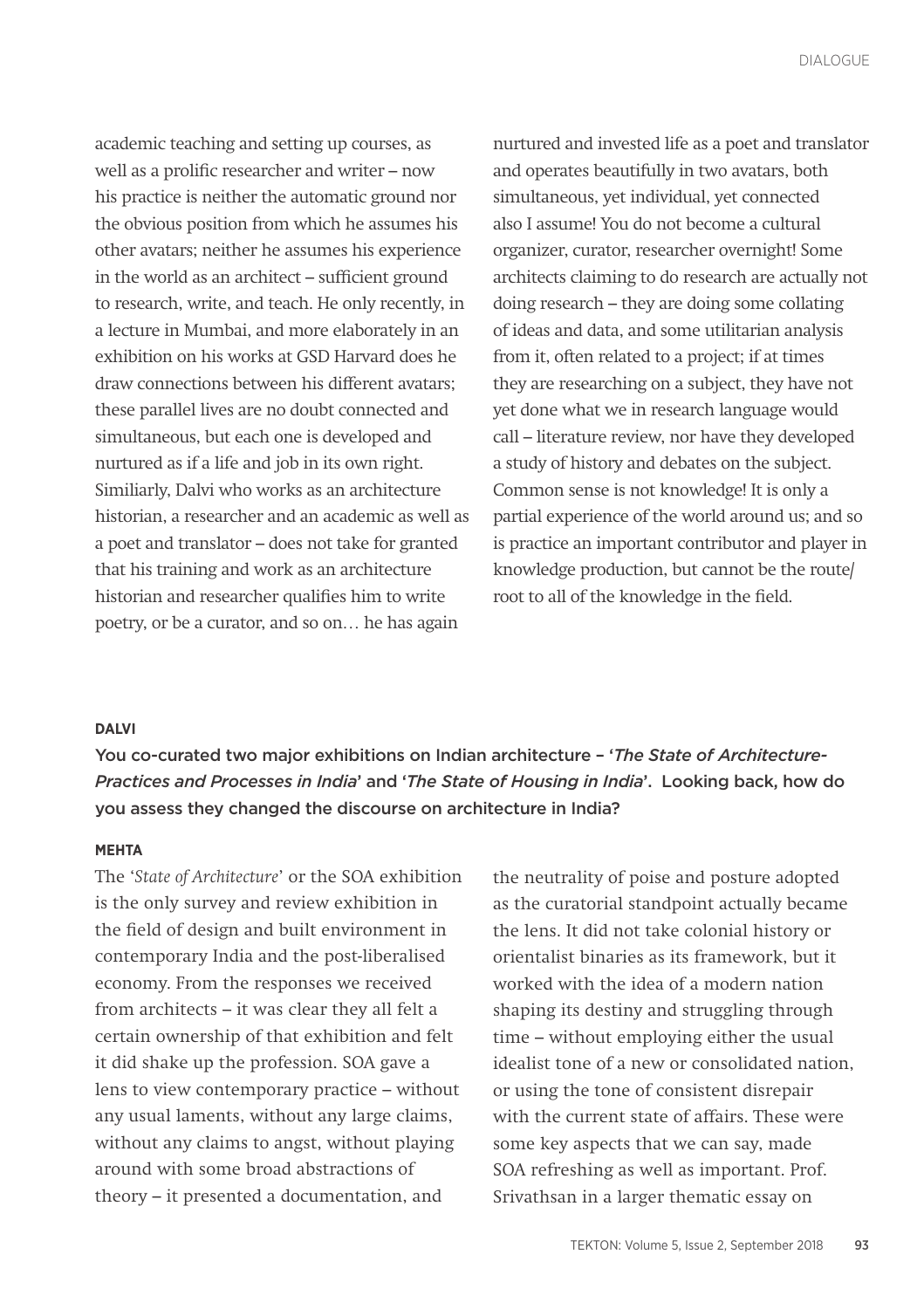

*A glimpse from 'The State of Architecture- Practices and Processes in India', exhibition held in Mumbai in 2016; curated by Rahul Mehrotra, Kaiwan Mehta and Ranjit Hoskote.*

'Architecture in Contemporary India' for the London-based magazine, Architectural Review, comments how SOA defined architecture in India on its own terms without borrowing timelines or stylistic developments or theoretical propositions from other (read Western) canons of architecture history. For the first time did Emergency feature as a key moment in architecture history, for example; for the first time we were able to tell a story without reading icons and iconic architecture, or using the typologies provided by few popular and influential architects.

SOA also did something that is difficult on many counts – review the profession and its production in the absolute contemporary, as it exists today – featuring works of architects living and working today, across a cross-section of generations. We could identify a generation that struggled through changing times and constantly missed being acknowledged in canonical histories or accounts; or we could present critically the works of architects who

set up practice only 20 years ago. In that, we decided not to present private homes and 'lifestyle architecture' such as vacation homes, thus a set of architects remained unrepresented in the exhibition. These raised many debates and questions amongst students of architecture and journalists, as well as some of the architects themselves. We welcome this debate but it should take place in the light of the curatorial decision as well as our debate on what the profession stands for, the role of the architect, rather than be based on personalities!

This exhibition, through much debate amongst the curators, decided to recover architecture from urban studies, sustainability debates, conservation conversations, etc. It was a turn to the architectural object, clearly aware that the object hangs in no mid-air but sits within complex sets of contexts and our proposition had to play the act carefully and well.

Now "*State of Housing*" exhibition was a different proposition; it shaped out of SOA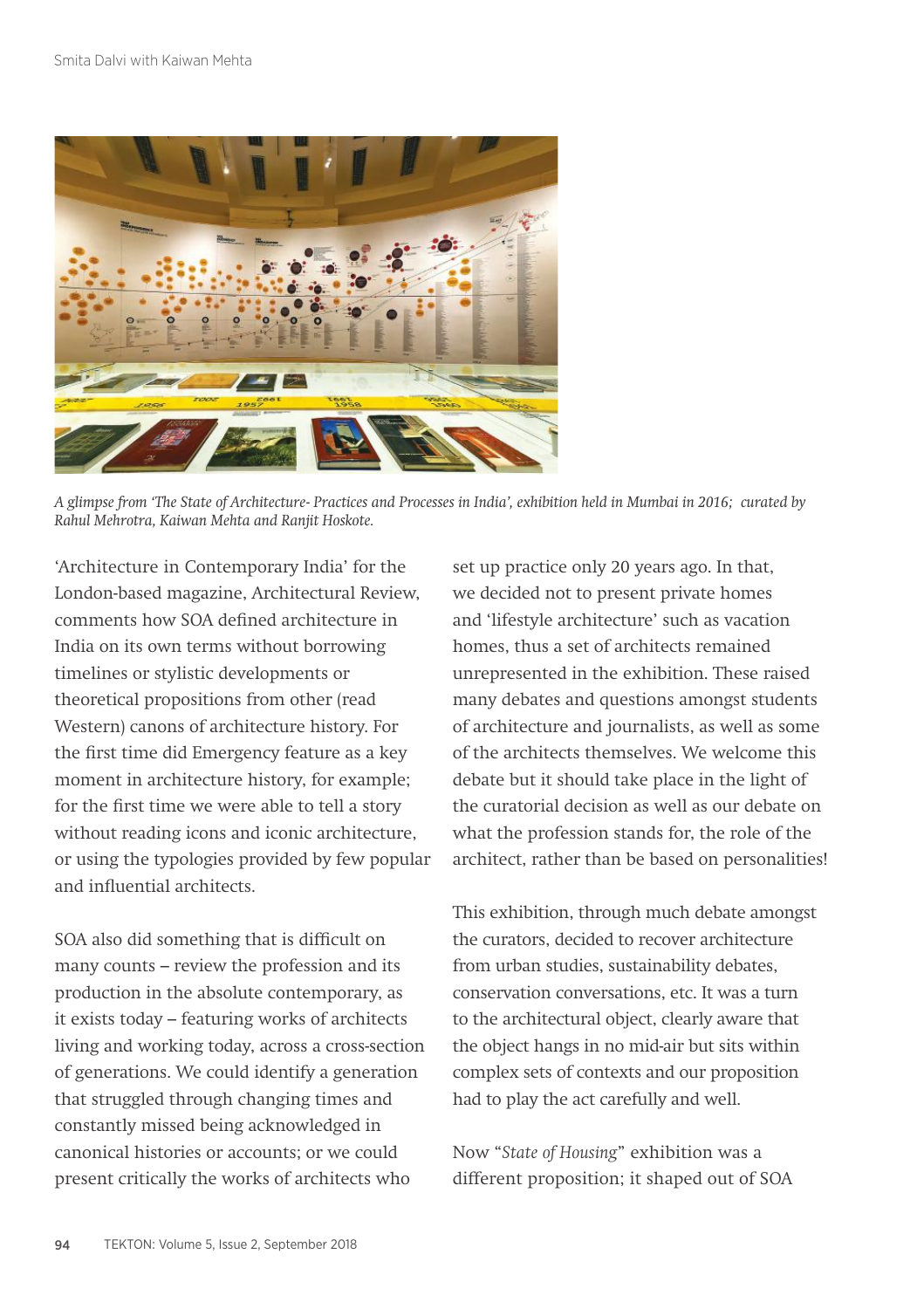

*A glimpse from 'The State of Housing - Aspirations, Imaginaries, and Realities in India', exhibition held in Mumbai in 2018; curated by Rahul Mehrotra, Kaiwan Mehta and Ranjit Hoskote.*

where a key question that emerged was – the role of the architect today. Housing is an area of architecture that directly connects with life, people, and social aspects of a culture and nation. This exhibition really stretched our curatorial and research capacity to explore ideas of design and their relationship with history, politics, economics, and everyday life. The timeline structure we developed for SOA

developed into a new avatar with SOH, and our model of case studies, which we called chronotopes, explored a new dimension to read design and practice models, beyond the conventions of typology, exemplars, and 'best practices'. These curatorial decisions and exhibitionary modes opened up new possibilities to talk about Housing beyond professional circles.

## **DALVI**

## What kind of impact do you think they created among the viewers and also for future debates?

#### **MEHTA**

SOA was visited by about 20,000 people during its run in Mumbai, and it included not just architects and others from related professions, but also common people – non-architects who were generally interested in the built environment. Large numbers of students came from all across the country – Guwahati,

Coimbatore, Bangalore, Jaipur, Pune, in most cases self-organised trips. Many teachers brought in students and conducted a class session within the exhibition. The best we heard, was that school children were brought in by a group of mothers to introduce them to architecture as also India's modern history.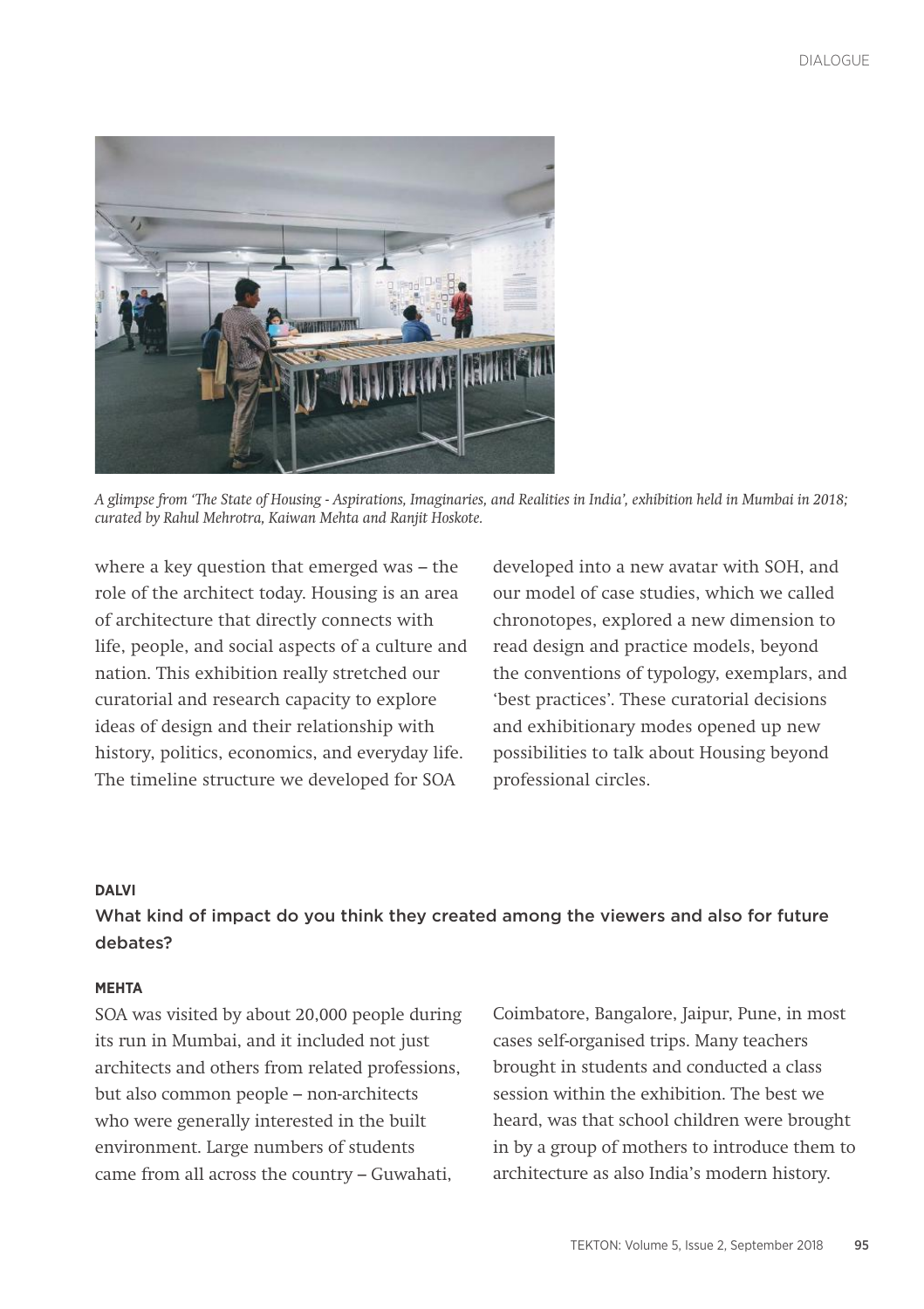As curators we were touched when historians, researchers, and architects – all felt this exhibition shaped hope, a sense of positive criticism and encouraging criticism. I remember the last two days before we deinstalled the exhibition, I got calls from many architects, wondering if the exhibition could be preserved at least in part as a permanent show somewhere – as a reminder, as reflection, we all so much need today. The SOH as I said used different exhibitionary modes around the issue of housing; at the same time, many young architects working on many kinds of residential and housing projects, felt they got a sense of history and direction as designers from the exhibition.

SOA had an immediate influence within students, fraternity, and a lot of non-architects interested in the profession and architecture, especially with nearly 100 speakers during conferences, discussions, and lectures. SOH, we feel attracted a lot of professional attention – architects, planners, policy-makers, but the subject and space of action is so complex, that articulating the experience of viewing the exhibition, engaging with its propositions, and understanding all this in the context of the everyday and pressing politics, will develop with time. We are actually putting together a two-volume compilation on the subject, which is not a catalogue documenting the exhibition, but actually a set of books triggered on the history and experience, as well as research on the subject of Housing in India, from the exhibition.

## **DALVI**

The SOA created a panoramic overview about Indian architecture since independence, and a focus on young practices. As the editor of *Domus India*, you also have your finger on the pulse of the contemporary scene in Indian architecture. This must give you a unique perspective on the trajectory of Indian architecture. Do you see any patterns in the way Indian modernity might have been shaped? And do you see any patterns in the current practices?

#### **MEHTA**

There is truth in what you say – last few years working on Domus India, the two exhibitions, as also curating the Urban Design and Architecture section at the annual Kala Ghoda Arts Festival in Mumbai, has allowed me certain exposure and exchange with what shapes the field and practice of architecture in India today. I had two occasions to collate these learning – first, presenting a Keynote Lecture at Cornell

University when they organised a seminar on contemporary architecture in India, and then, presenting a three-lecture seminar at Centre Pompidou in Paris. My own research on the 'idea of Indian-ness' in design and the visual arts, the history of visual culture, combined with these other experiences of exhibition and Domus India, has allowed me to constructively review many debates in our understanding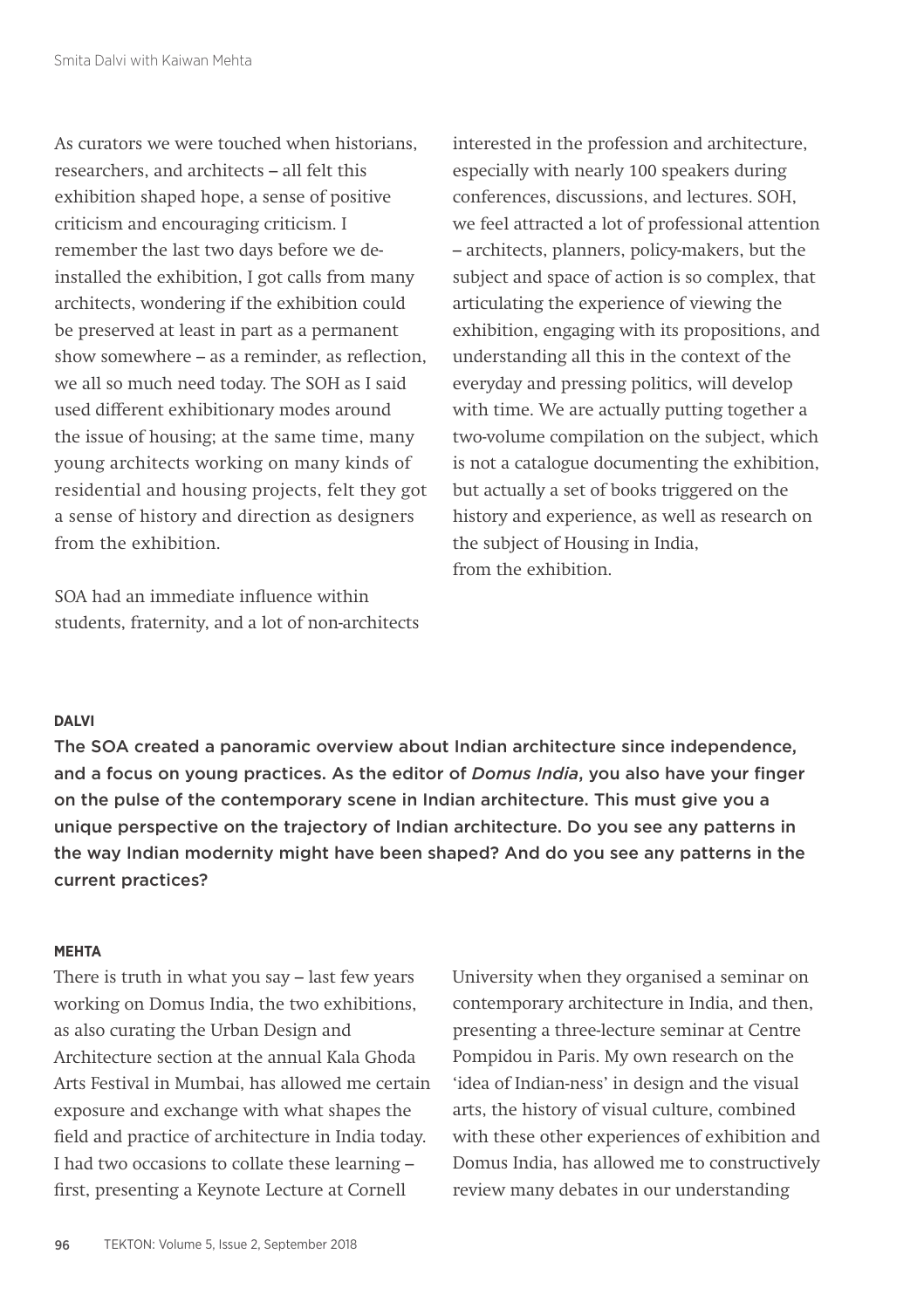

*From 'A view from Ornament: Design Debates Indianness' curated by Kaiwan Mehta as part of a larger exhibition on 100 years of Bauhaus curated by Hans Christ and Iris Dressler at WKV, Stuttgart (4 May to 23 September, 2018), titled 50 Years after "50 Years of the Bauhaus 1968".*

of modernity in India. The debates on what is Indian and what is not, or what is Indian and what is Colonial including the question – if this binary is at all useful anymore and why should we hang around with this simplistic Colonial and pre-Colonial division of history. Then, there are other areas such as reflections on fantasies about craft and Indian-ness in design which I can today very easily deconstruct. Our modernity was not shaped with the binaries we so much cling to; and I have to acknowledge learning much from the work of many senior colleagues such as Annapurna Garimella, Nancy Adajania, Tapati Guha-Thakurta, besides many other scholars I read and worked with as well as my education in the area of Cultural Studies at Centre for the Studies of Culture and Society in Bengaluru.

The 'modern' in India shaped via Colonialism and Orientalism, but on the way, it shaped a unique history specific to the subcontinent, and yet nothing essentially 'Indian' about it. The trope of Indian-ness we have constantly used to talk about twentieth century and modern as well as contemporary architecture has to be much revised. Our conversations on design and design history in India is practically non-existent, and what exists is locked in debates on Indian-ness and craft, or a modernism of a particular kind, very limited to certain ideas of form and colour, geometry and material; there is much work and research to be done in these areas.

As for contemporary architecture – it is shaping a completely new discourse on its own terms and we have to observe it through a lens where an Indian (post-Independence) history and flows of globalisation and liberalised economies come together with politics of the land and region. In a recent exhibition I curated on Design Histories in India, in the context of 100 years of Bauhaus, I tried to map a set of projects that can help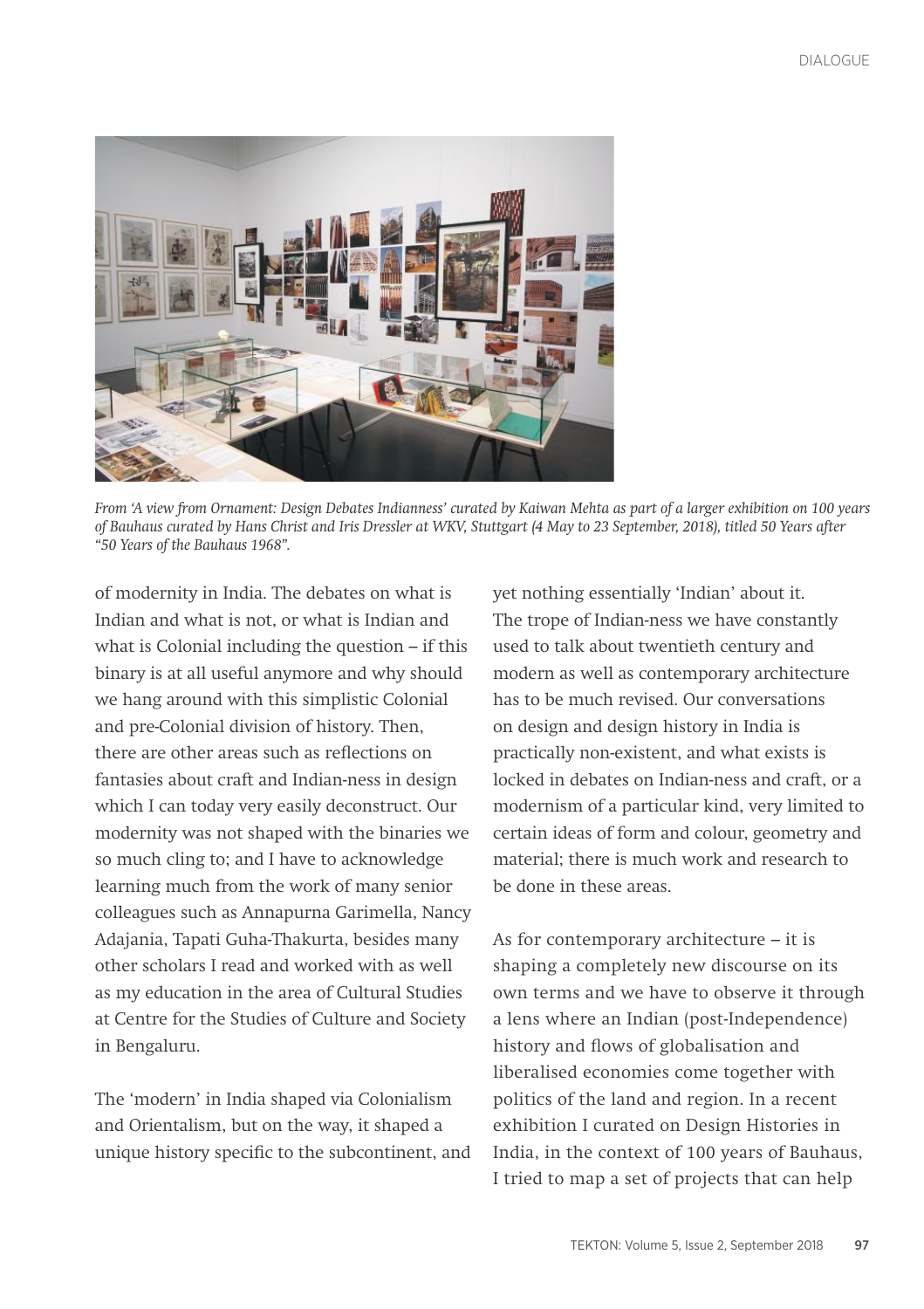us articulate a unique present through a nuanced reading of the Colonial and Modern experience of India.

Current architecture practices are intuitively very alive to the cultural and social politics in India. They need a structured lens to be reviewed and discussed; and we also need to develop a framework to articulate what

architects are feeling, and responding to intuitively. So, in Domus India while we review various ideas from history, new and emerging archives, or new readings of existing archives, we constantly try to construct an armature that is neither lost in rehearsed canons of modern and postmodern or craft and technology but develop new terms of engagement and reading.

## **DALVI**

How do you view the culture of publishing and the current scenario of publications and periodicals on architecture in India? In your previous and present role as an editor what have been your main challenges?

#### **MEHTA**

Our influence as editors is limited, but I can safely say it is growing wider and much more importantly, it is getting deeper. Publications that flaunt glamour and lifestyle behave like they are discussing design and they spend half their time announcing lists, giving awards – and funnily in 2-3 years most architects we know are listed in these lists and every office you visit has one of those awards! These are what I call the 'Baywatch' of architecture and design, they confuse and mislead to make their profits. But rest assured none of these will stay on a table for more than few days and never reach a bookshelf. While magazines such as A+D, earlier IA&B, and now say a Domus India or what you are doing, Tekton will sit on bookshelves and in library archives for long.

I had an interesting challenge when I began working with the magazine of the Council of Architecture – *Architecture: Time, Space and People* – it had a mandate to not feature any projects, so it automatically became an essayoriented publication. One could have simply featured documentation projects, but for me that mandate was a blessing in disguise, an early attempt to establish conversations on Architecture – not just historical documentation or rehearsed debates on education or ethics, but debate the nature and shape of professions, explore what are the boundaries of the discipline, what can actually define and extend the definition of architecture.

And when I started working with *Domus India*, everybody said, where will you get the projects, there is nothing good happening in India, it is all a mess and you will have to get projects from abroad only. Thankfully, I believed in exactly the opposite; I just confidently knew there is much interesting stuff happening here, and what was needed was a new set of lenses and ideas to read and present this work, and I just took that belief ahead. I had a thesis, even in my own research work about the shape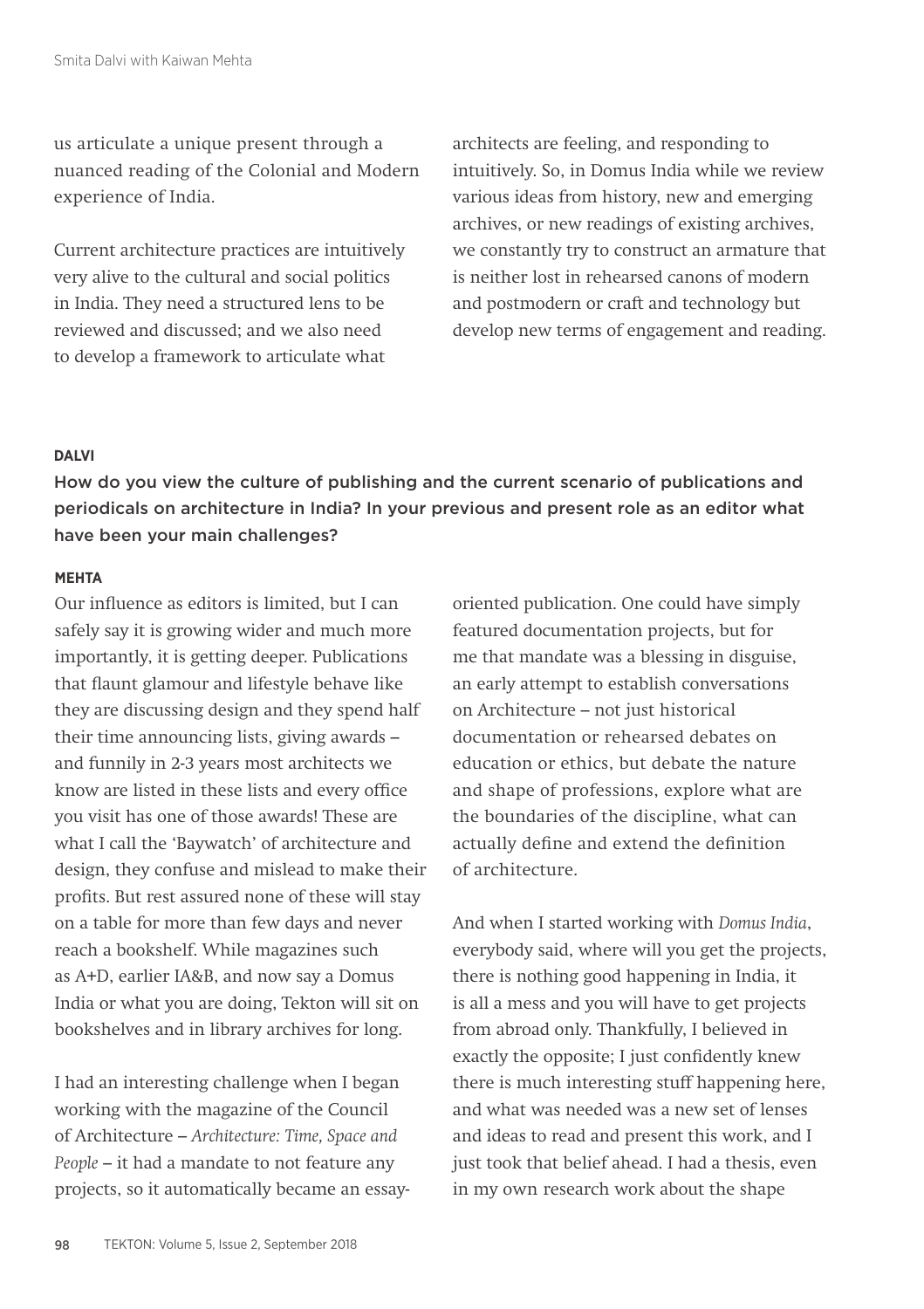

*Domus India, a magazine of architecture and design.*

of India and design in India since 1990s and Domus India was the platform to explore that – by reviewing the contemporary, calibrating the contemporary, but also revisiting History again and again with new ideas and new experiments.

A magazine is not to celebrate or present some documentation; a magazine is active and alive, it breathes new life month after month and that kills us editors (working on pages going to press month after month) but it challenges the profession every month. Every issue is an open challenge to the profession to throw back at us editors something deeper, something newer, some more critical experimentations in practice. This *jugalbandi* with practice is

what keeps a magazine going – not flashing professionally shot decked up spaces (specially for photoshoot), not posing architects dressed in black and smiling out at you, not circuses of award functions, but reviewing and presenting critical content always in a state of flux. Finally, we have an atmosphere where architects are smiling when you frankly discuss their work with them or when you as an editor refuse to talk about their work on their terms, but present to them your own mathematics and thesis on it; at the same time it is also now possible to structurally argue against something, show failures and your clarity of argumentation and theoretical armature helps you deal with others' unhappiness at your criticism.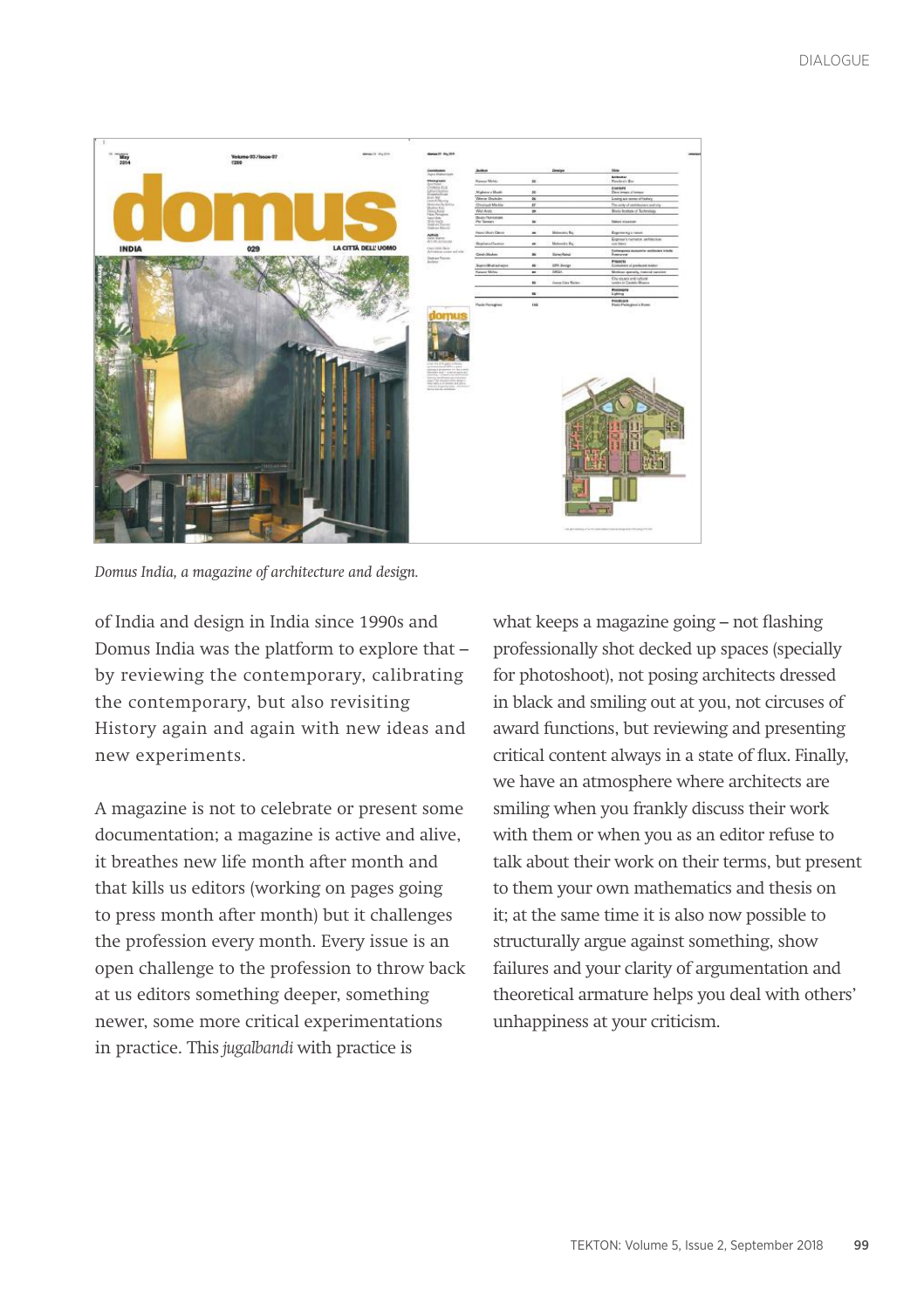

*Books authored by Kaiwan Mehta*

## **DALVI**

Your book '*Alice in Bhuleshwar: Navigating a Mumbai Neighbourhood*' set a tone about your research direction quite early in your career. It also remains a well-loved book among students of architecture. Tell us about your research journey, your enduring interest in the culture of the Bombay metropolis and engagement with the space of public discourse. Do you see Bombay as a unique setting for cultural exploration as compared to other cities?.

## **MEHTA**

This question at first appears like we are now changing gears, but on second thoughts it is not so. Alice in Bhuleshwar or AIB is as much about architecture, as much as it is about cities, as much as it is about the people that occupy our buildings and cities. And I am happy to learn that the book continues to be popular, and it is, I believe, now a recommended reading, or a key text for some courses at different schools of architecture.

The method of research came out of everyday life and everyday experience – I worked/researched the way I lived and worked in the city, and the way I struggled to deal with architecture in books and schools and politics in India of the

1990s. Architecture I felt was much more about life and how you dealt with it, rather than some banal debate about form versus function, or depth versus surface. I explored the surface of buildings, and simultaneously I explored the lives of people through walks and oral interviews; while understanding certain characters from biographies and literature, that helped me give the needed space and depth to architecture. Cities were more complex than geography and history – even the idea of palimpsests did not satisfy me – I wanted to read Time in the fabric of architecture, Meaning in changing fabrics, and see if I could read and hold a mirror to the organic nature of cities; as I often say, to be able to read architecture and cities like a novel! My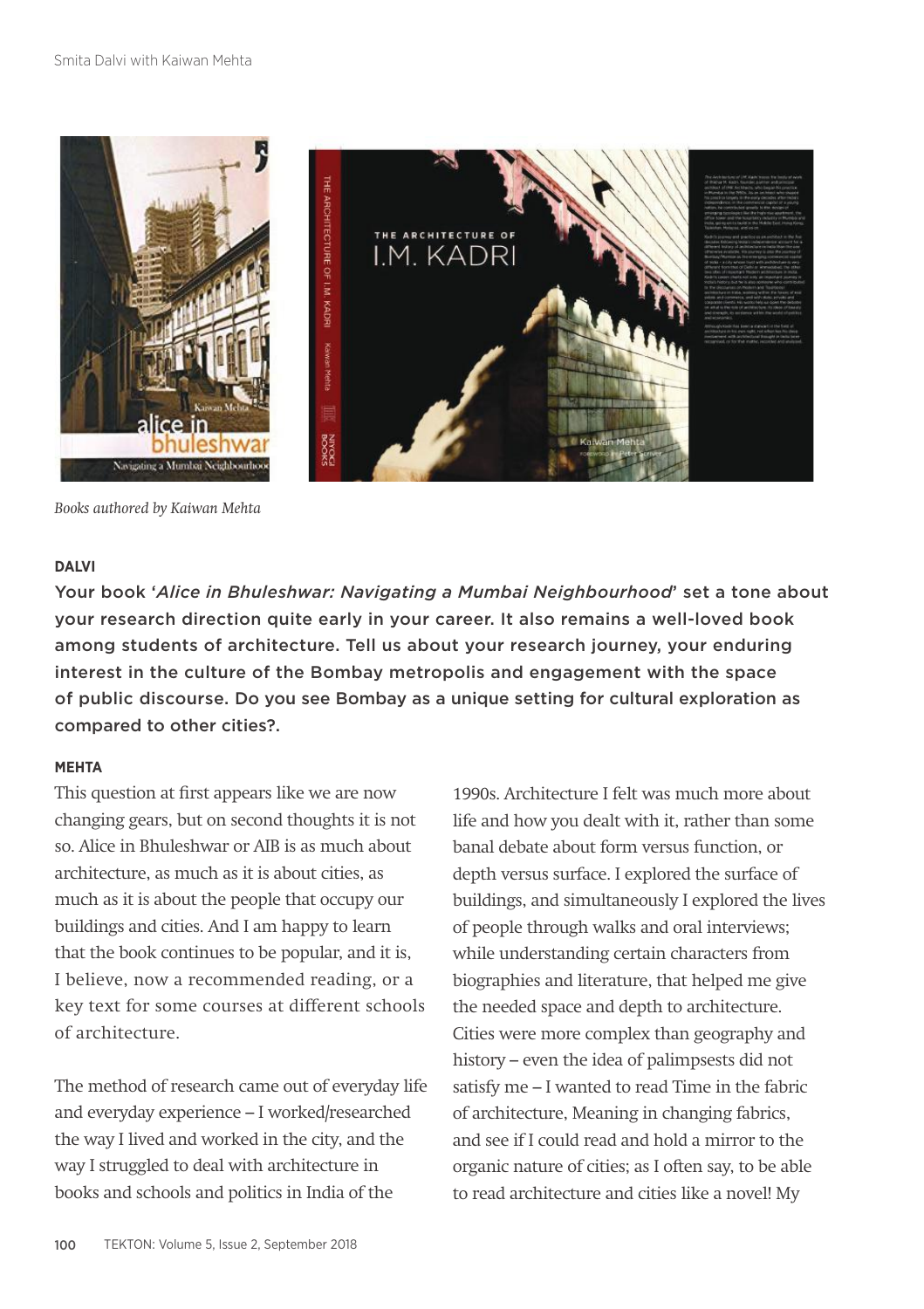training in Indian Aesthetics at the Department of Philosophy at Bombay University, as well as my continued interest in the experience and theories about cities helped me here.

In all this, Bombay to Mumbai presented a unique and vibrant location. Mumbai is *karmbhumi, anubhavbhumi* and *manchitrabhumi* – it is all! It is an intrinsic interest in life and people around you – neighbours and strangers – that brings my interest to the city and to Bombay, to Mumbai. I am not trying to be philosophical here – but I grew up in a Parsee colony in a very middle-class area such as Tardeo, and it is in the same area I saw shops looted, and people chased with choppers during the riots in January, 1993. The same hair cutting salon I went to was looted for a whole day till they pulled out every electrical wire from the wall, or the shop where I stood every morning to get into my school bus watching it being set up to repair stoves, it was looted as if it was some kind of treasure – a few stove parts, a shop as poor as that was looted with vengeance. My training as an architect, my job as a teacher came to life the day I could connect what I had seen (and hidden in some deep recesses for some years) and what I knew about places, spaces, and buildings, and streets and roads, where people lived and 'played games'!

The study of the city was an investigation of one's own life and state of being in this life. This investigation may have died after some

time, but then I went on to live in other cities – Bengaluru, Stuttgart, Budapest, London, Abu Dhabi, and travelled much to Paris, Vienna, Lisbon, Porto, Dubai, Sharjah, Venice, and staying away from home, I rediscovered my home-city... a new engagement with Mumbai emerged – my city, and 'not my city'!

Also settling in a residency programme (Akademie Schloss Solitude), far away in Stuttgart, where I could slow down and continue my research, as compared to being in the thick of things and conducting research from the hot ground of action in Mumbai, was important, and helped me graduate this early research in many newer, more nuanced, and deeper questions and propositions. AIB graduated over time into my doctoral research where ornamentation on architecture became my register to read urbanity and urban experience.

As an intellectual 'of the floating world' I have found 'homing' in Bombay and Mumbai again and again – a city where spaces of different kinds allow you to shape discourses of different kinds. Often institutions have hated that about me – belonging to many spaces at the same time – but they all have enjoyed the fruits and advantages of exactly that, drawing from the waters of many locations.

I would not say Bombay/Mumbai is absolutely unique - but it is indeed special!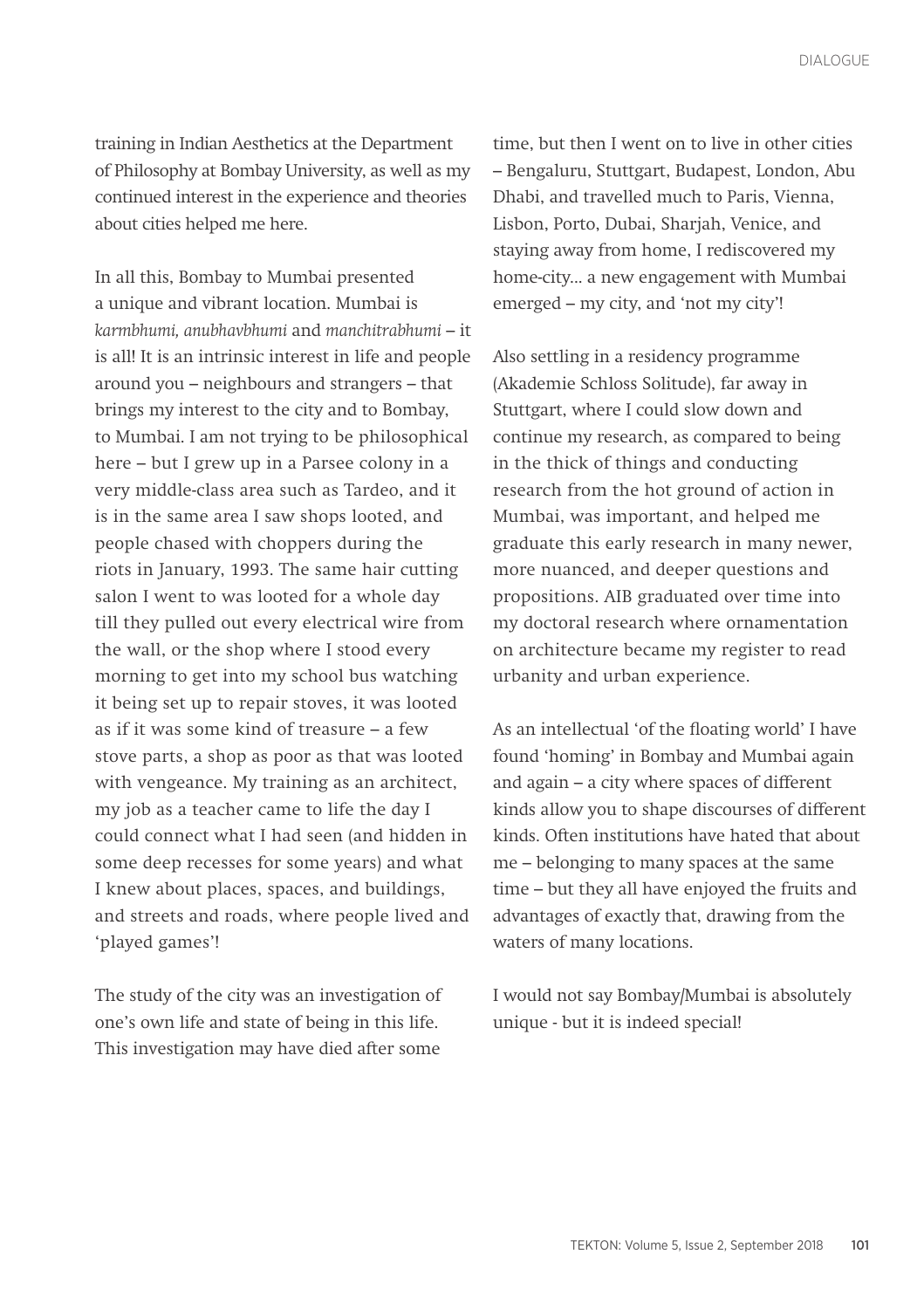

*A glimpse from 'A World in the City: Zoological and Botanic Gardens' an exhibition curated by Kaiwan Mehta in Stuttgart for IFA (Institute for Foreign Cultural Relations) in Germany.*

#### **DALVI**

You were invited to curate an exhibition in Stuttgart by IFA (Institute for Foreign Cultural Relations) in Germany – '*A World in the City: Zoological and Botanic Gardens*'. Here you invited some acclaimed artists to participate. Tell us about your experience of interacting with the art world and being a mediator (as a curator) with the public.

## **MEHTA**

This was indeed a unique experience – absolutely not something I did on a daily basis; but even in this situation (of being invited to curate an art exhibition) I worked more as a researcher (something I usually do) than as a curator. I maybe the curator and the job I did would fit that description, but in my head my work was that of a researcher. And I think this approach has helped me structure interesting relationships with people I invite to collaborate and be part of the exhibition.

I saw the invitation to curate an exhibition around Zoos and Botanical Gardens as an extension of my interest in the 19th century, Colonialism, and Orientalism and

the shaping of ideas and knowledge in that mode. At the same time, I have had much discomfort with the recent mania regarding health, physical fitness, related ideas on nature, ecology and sustainability, foodhabit wars (vegetarian-terrorism and the new religion called Vegan-ism). I saw this exhibition as an opportunity to research the Human-Nature relationship as well.

With my teaching interests in theory and criticism – I have always equally dealt with architecture, art, and literature, and my interest in visual culture always also brought me to art in a certain way. So, the world of art and artists was something that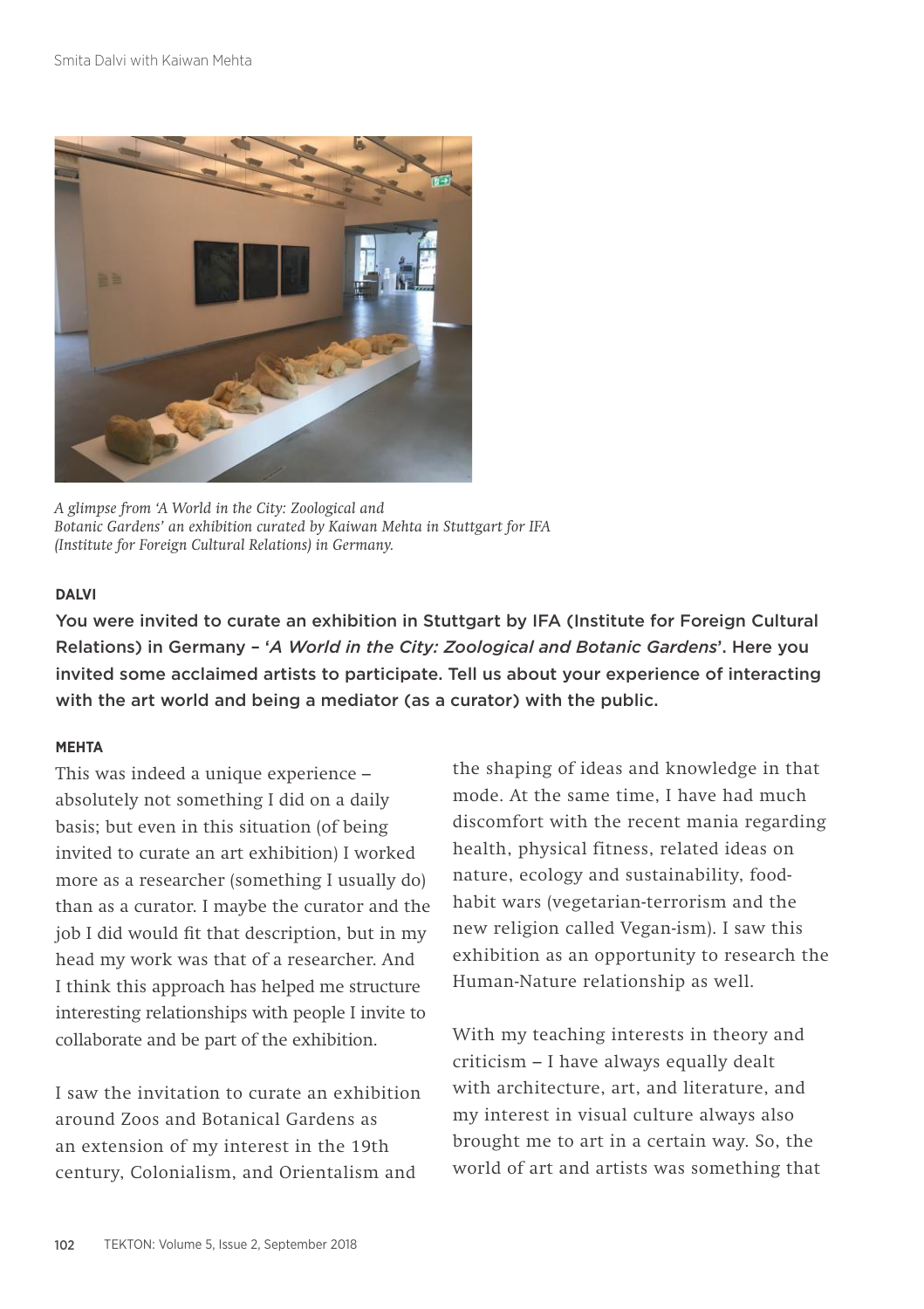

*Detail from 'A World in the City: Zoological and Botanic Gardens'.* 

I grew within and hence the comfort to work with artistic material. I was clear that a poet would be invited as one of the artists, and a text (mostly a poem) would be one of the exhibits. I also imagined the show at two scales – a set of key-works that hold the show, and a set of works at another scale that provided a parallel skin of conversations. The curator was also part of the show presenting his own 'cabinet of curiosities' based on collecting in the process of research.

All the links I wanted to present in the exhibition would not be easily available to the audiences – but again, it was for me working like a researcher, assembling my research ideas in three-dimensional space rather than on paper or through a keyboard – so all details need not be apparent to all; surely they could be read if one spent

time with patience or listened carefully. An exhibition is a viewing experience, no doubt, but it cannot be only that; the exhibition has to be carefully viewed, spent time with, take walks within it, build relationships with the works – this kind of experience is what I am interested in. Also, the works were so selected that the audiences would oscillate between the familiar and the unfamiliar, and leaving the audiences with this sense and experience was important for me. From the beginning, the artists felt convinced about the way the exhibition was curated and to be presented, and so was the organising and producing institution and gallery, and the viewers discussed their journey in the show as one of a struggle – exactly between the familiar and the unfamiliar or challenging imagined notions. So, I think it worked all in all!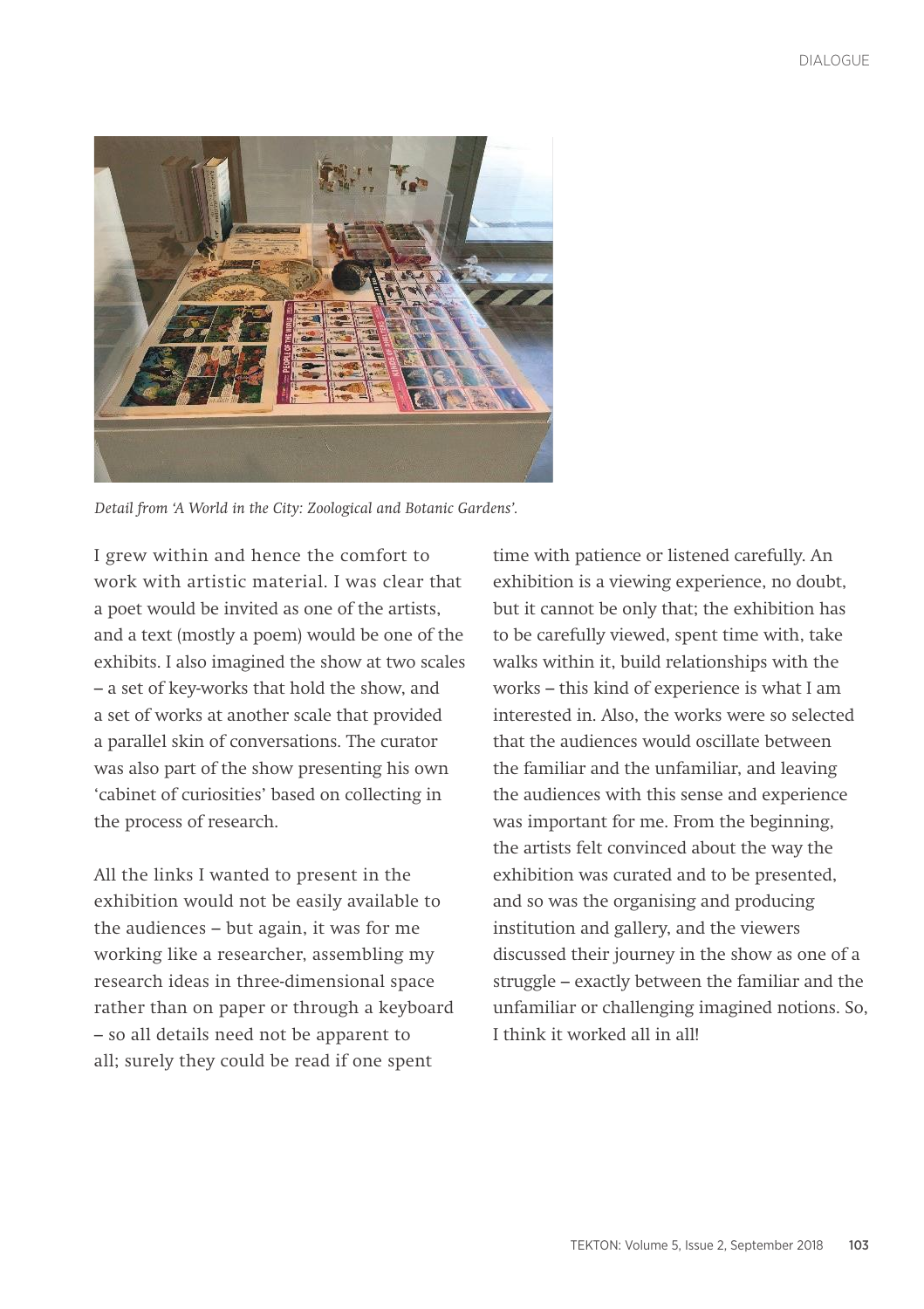

*Mehta's library of books and objects*

#### **DALVI**

How have your experiences as a teacher of architecture changed over the years, from the time you were a teacher in undergraduate programme to presently overseeing the PhD programme in a prestigious college of architecture?

## **MEHTA**

This is a difficult one to summarise here, but will try. Teaching is an important space because you encounter the struggle between popular perceptions of architecture, life, and society, that students come with, and the more critical imagination of life and architecture we profess as thinkers from the field. To be a scholar in the field and be a teacher, makes teaching more exciting but also at time difficult, because then what you teach is a combination of basic knowledge and substantiated perspectives. Teaching undergraduate students gives you very good space to keep engaged with a large number of students who are also varied in their interests – as to what they want from education. And I do not feel any expectation from education is more valuable than some other – as long as you keep one standard, that education

in a professional course like ours is more than training someone to earn money in life. Then you can engage with the variety of needs from students, and still channelise what you feel they should know and think about architecture. In a research programme that maybe easier, but in an undergraduate course where much basic knowledge has to be imparted, to also make learning a critical experience, one of inquiry and debate, is actually more exciting!

As I am consciously working on developing teaching material and course structures for either Masters or Doctoral programmes – one encounters the question – how do you shape specialisation of knowledge, as well as the shape of a professional beyond basic undergraduate education. This again goes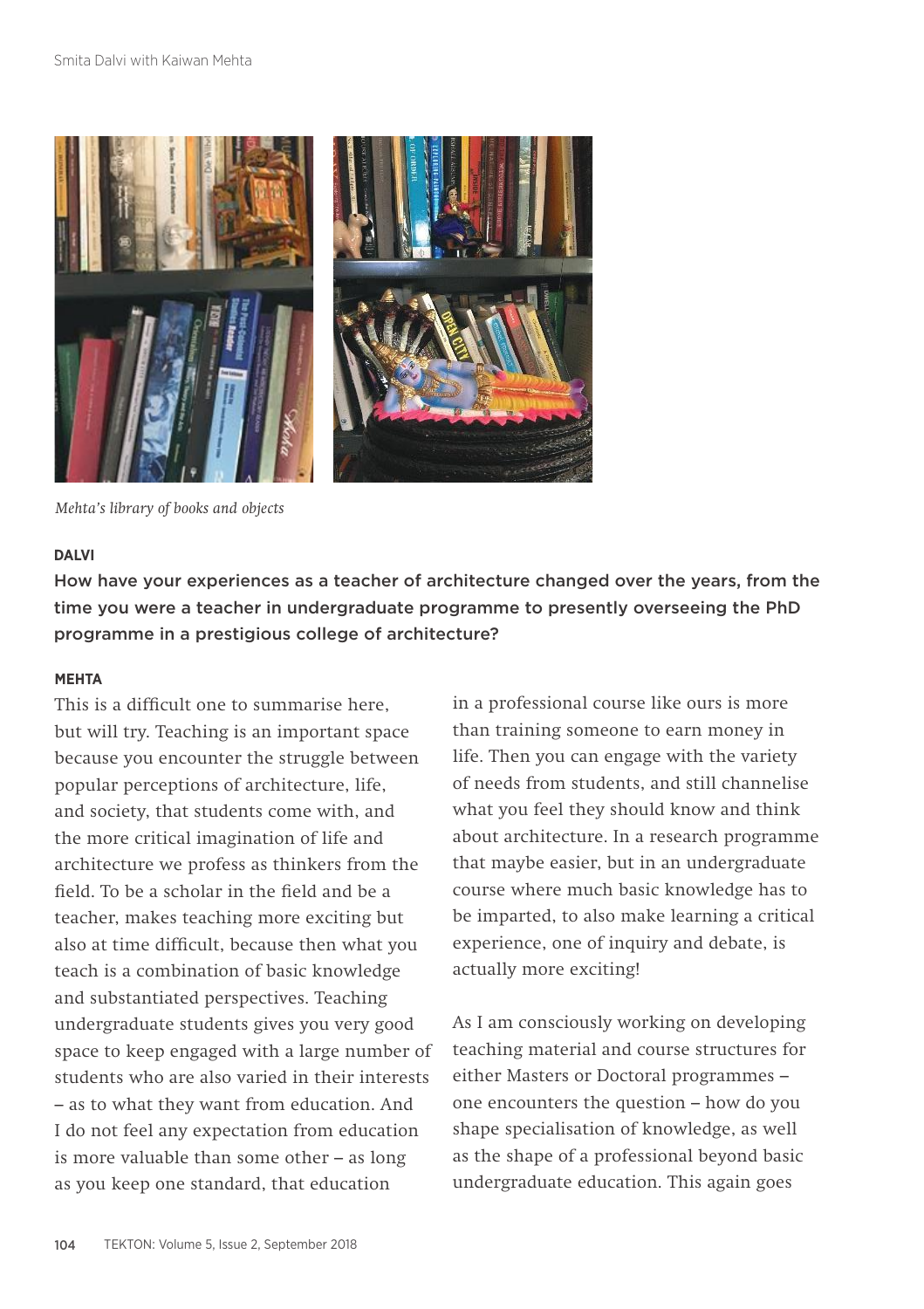back to our questions about architecture, its knowledge base, and its practice – how do we get critical about practice in deeper ways, and how do we collate and challenge notions of discourse around the discipline and practice. How would these shape into the classroom exchange between students and teachers? You here are more responsible toward deepening debates and challenging students to engage with the discipline and profession on more difficult grounds.

Teaching across different stages of education challenges you constantly to develop a variety of teaching agendas and pedagogical frameworks specific to specific urgencies about the field and profession, as well as the proposed development of the student concerned. Being an academic – you are constantly playing between scholarship and task of teaching – bringing scholarship to the classroom in a possible teaching format, but also taking the more valuable reflections and discussions from students sometimes back to scholarship – and this is across undergraduate to doctoral stages; in fact the fire of debate is always more vibrant at the undergraduate

level, although at that stage the fire is a bit more crazy than one can easily tend to; while at doctoral stages you wish for the fire to be more violent and vibrant than it actually is. Doctoral research in India, on architecture and cities, I think I can safely say, needs to be much more risk-taking, jumping deep into challenges, wrestling full-bodied with history and the profession, and much more intellectual. At least in some good institutions, our undergraduate programmes are much more challenging, than most of our Masters (obviously with some exceptions) or Doctoral programmes.

The institutional framework I am currently working with at CEPT University for the Doctoral programme is actually gearing up very strongly for establishing doctoral research that challenges critically, and shapes structurally new knowledge, and maps important experiences carefully through theoretical inquiries, in the field of architecture and city studies. A large part of the work lies in shaping pedagogic content and framework at the institutional level, which the university is supporting with full strength!

#### **DALVI**

Academic research in architecture is in a nascent state in India. What are the avenues of research in your view and what would your advice be to those wanting to take up PhD studies?

## **MEHTA**

Thanks for asking this, although I am not sure there is a clear answer here, as of now at least. Research and especially doctoral research is not a well developed field in India today, precisely because we have relied in the past on some architects writing intelligently or theoretically well or conducting some good research – these are sporadic and we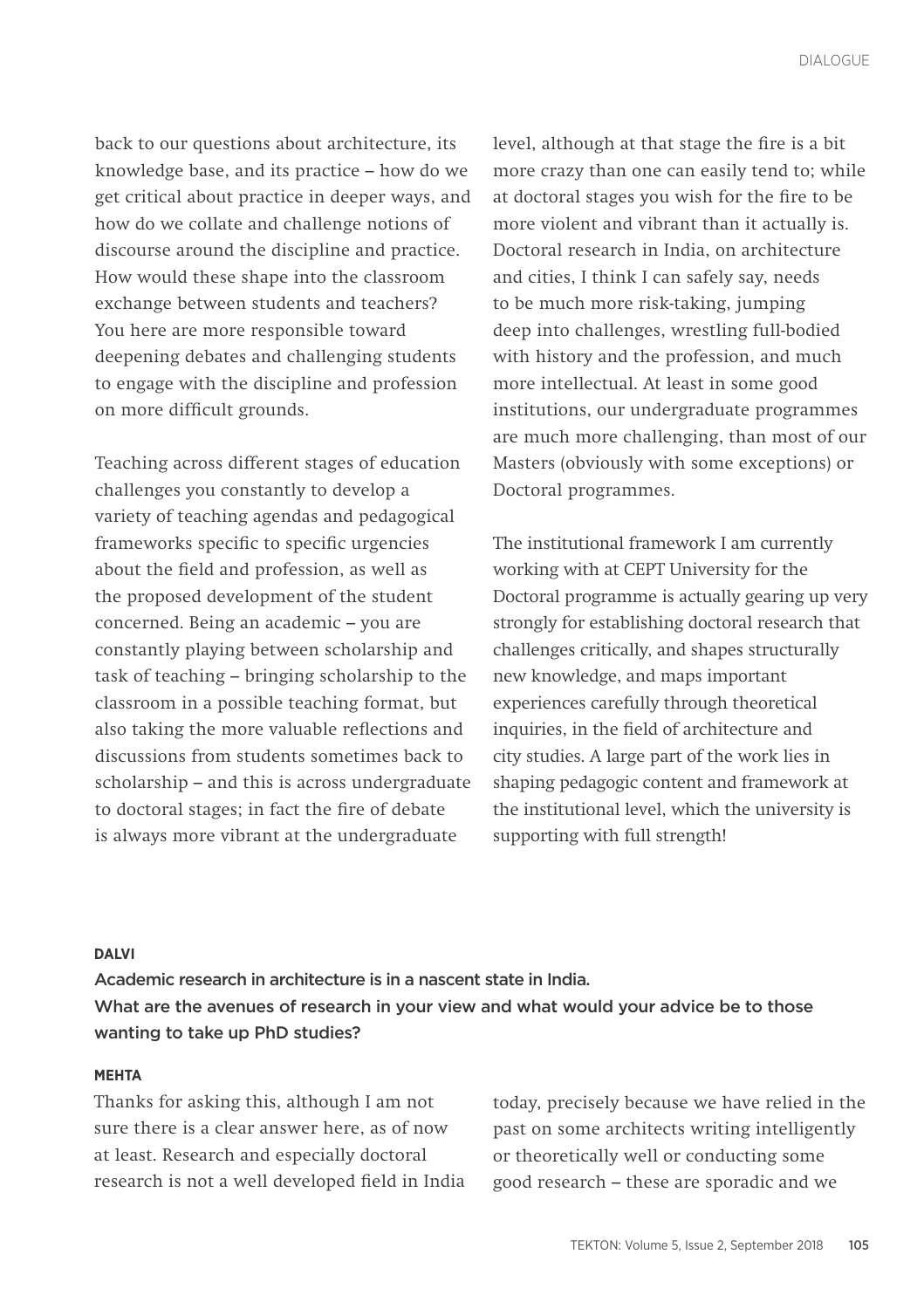relied on individual acumen and strengths of a few. Today we are nearly at scratch in developing a history and framework for research and research-pedagogy. For long, documentation obsession has masqueraded as research, and writing has relied on the good command over English language by some architects. Architecture research and criticism will need training specially a set of people to precisely do that; and being an architect does not make you an obvious candidate for being either an architecture journalist or scholar or researcher. And today the field-ground of architecture has expanded like crazy, the boundaries of discipline have become porous, practice is going through times it cannot completely comprehend – in such times, journalism, theoretical enquiries, and academia has to act and come into action very importantly and actively. But for all the above proficiencies we need education structures, and that is something we need to work on. In my current role as co-ordinator of the PhD programme for the Faculty of Architecture, at CEPT University, I am working on precisely this – the models of pedagogy and education that will allow the discipline to shape itself through other required proficiencies, besides the act of making buildings, but actually being able to think about and through build environments and objects.

Often doctoral research is seen as an end in itself, and that can never be fruitful. Doctoral research always has to be part of a person's continuous engagement and work in research questions (as theoretical enquirer or as practice of making buildings) and in scholarly teaching (as against doing teaching as a day-job).

Universities and academies, as well as various governmental and non-governmental agencies and organisations are housing and investing in research – and doctoral scholars can be players in these research programmes, collectives, or set-ups. Teaching needs a big boost and quality improvement today, research scholars can genuinely contribute here and critically review and alter teaching models and contribute to pedagogic debates. At the same time. many architects' studios can benefit in research from trained scholars, since most of them today are working on random research models, unqualified methodologies, and so a research scholar with precise training and education can actually drive research that is concerned with the enquiries in the studio/office as well as research for architectural projects. This question in many ways ties up with your first question and my answer there.

This interview has been some journey... Thanks much!

#### **DALVI**

Indeed. Thank you for taking us through that journey, I am sure in it many will find more than one direction to steer their own journeys.